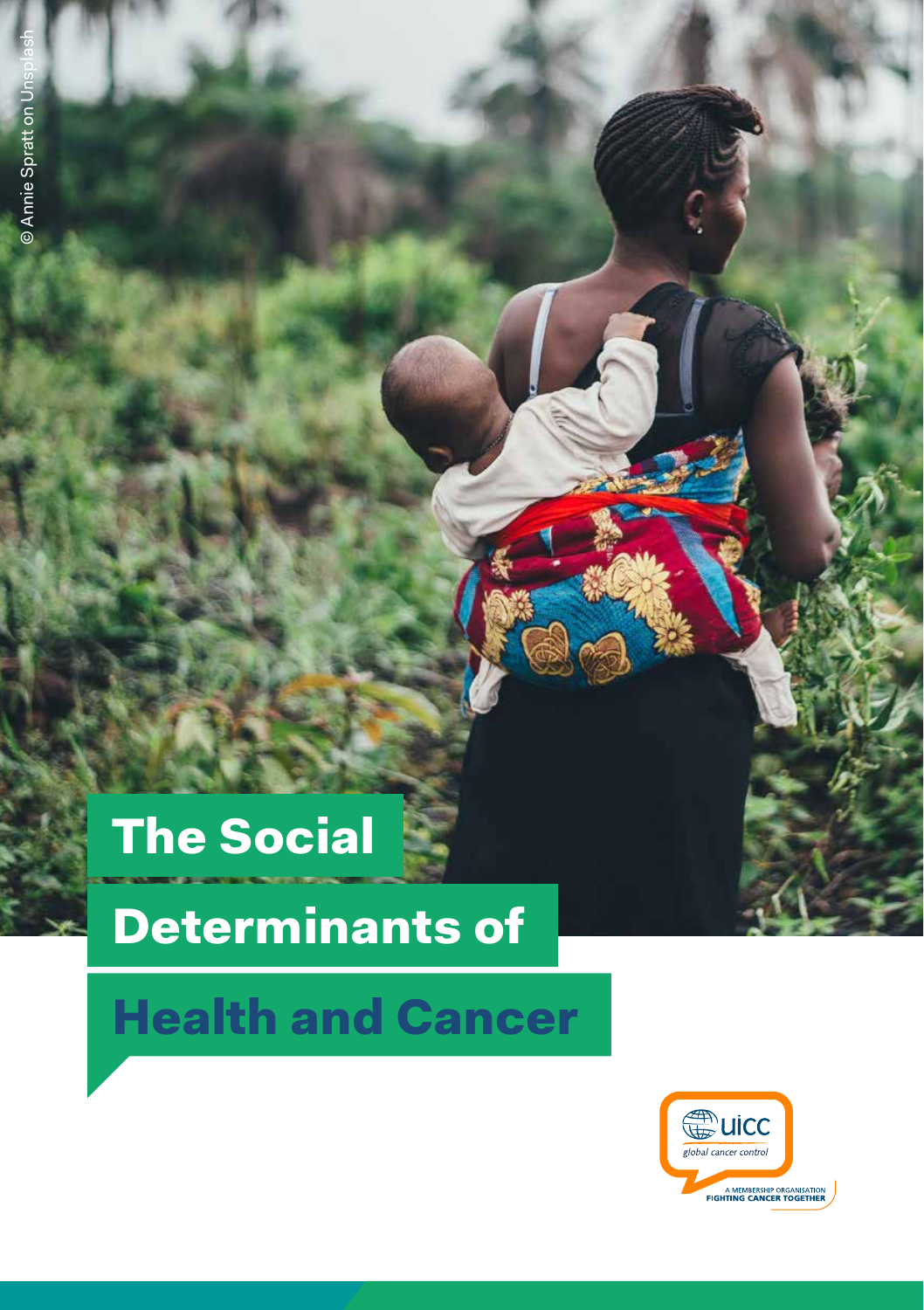## Table of Contents

What are the Social Determinants of Health?

The Social Determinants of Health and Cancer

Addressing inequity: an advocacy imperative for UICC

Actions taking place around the world to improve equity and close the gap in cancer care

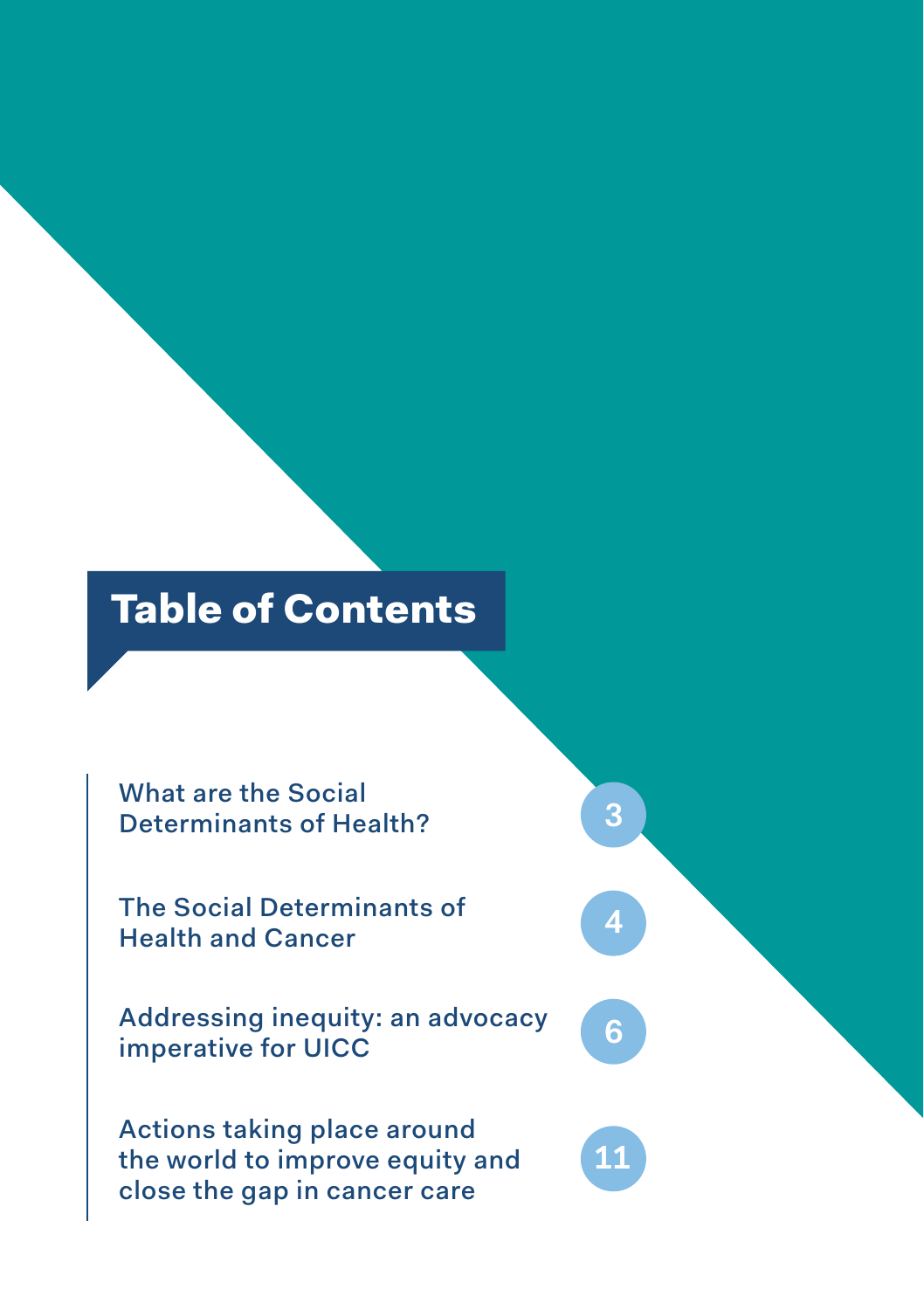<span id="page-2-0"></span>

## What are the Social

### Determinants of Health?

Over the past decades, the world has seen drastic improvements in health with life expectancy rising in most countries. However, the differences in health outcomes between the most privileged and most disadvantaged populations persist and are growing. These inequities exist in all countries and regions and are influenced by the social determinants of health, i.e. the circumstances in which people are born, grow up, live, work and age. Social, environmental and economic circumstances negatively affect people's risk of developing poor health and their ability to access health services, thereby resulting in health inequities- avoidable and unfair differences in health status between groups of people or communities.

The inequitable distribution of health and illness follows what is known as the 'social gradient' - the relationship between an individual's socio-economic status and their health status (the lower a person's socio-economic status is, the worse is their health status). The social gradient steepens depending on the extent of differences in health among different groups in society the steeper the social gradient, the greater the inequity. Health outcomes are influenced by factors such as income, employment and education as well as social norms and attitudes related to gender, sexual orientation, ethnicity, disability and old age. The social gradient applies equally to all countries, both rich and poor.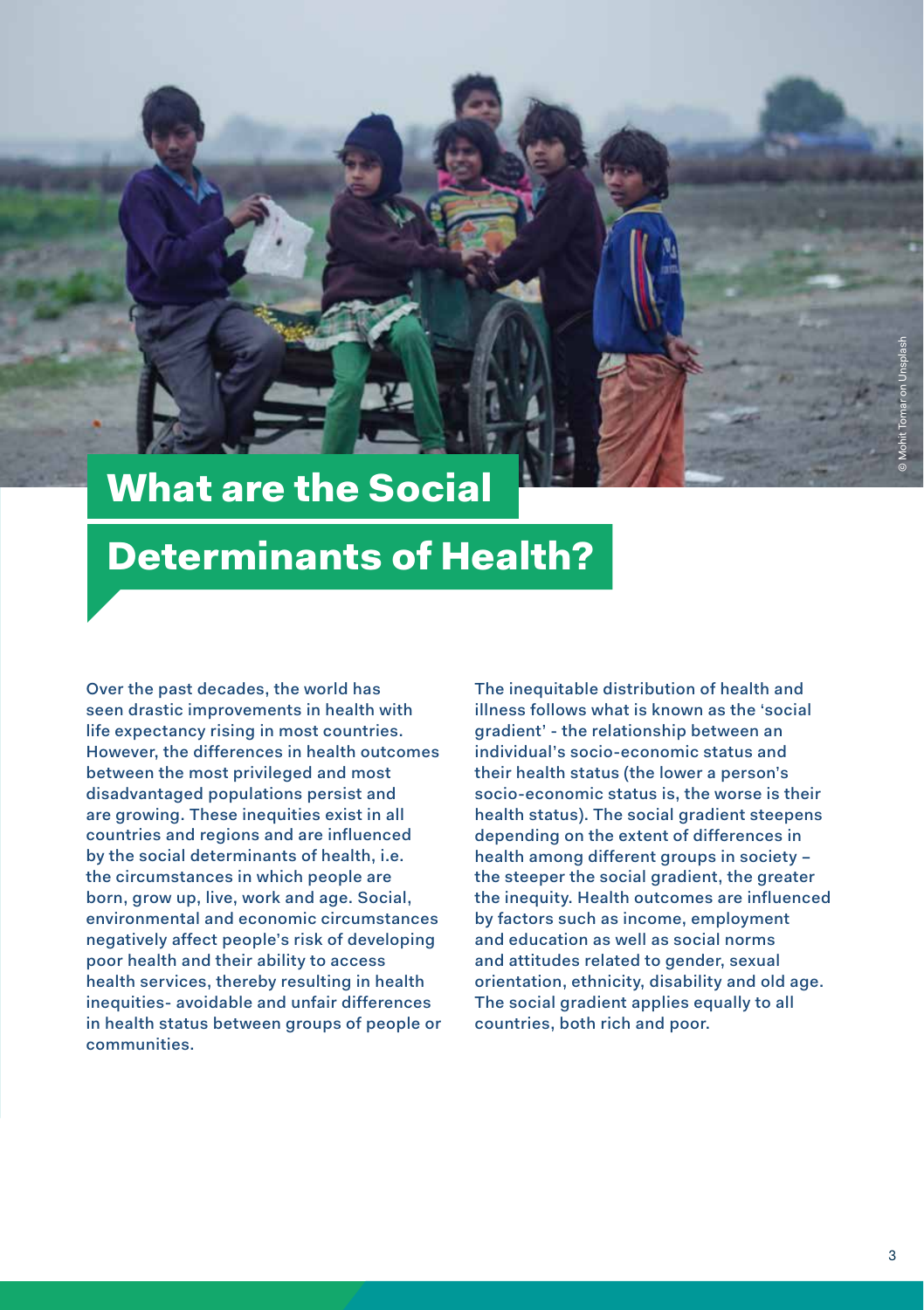<span id="page-3-0"></span>Addressing the factors that cause ill health and result in health inequities is crucial in order for everyone to attain the highest standard of health, regardless of race, religion, political beliefs. social or economic situation, a right that is enshrined in both the WHO Constitution and the UN Declaration of Human Rights.1

#### INEQUITY VS INEQUALITY IN HEALTH

#### Quick definitions

INEQUALITY refers to the uneven distribution of health or health resources.

INEQUITY refers to unfair, avoidable differences in health care or health outcomes.

### The Social Determinants

### of Health and Cancer

There is a growing body of research on cancer and equity. <sup>234</sup> These studies show how the social determinants of health impact the cancer continuum through differential exposure to cancer risk factors, including tobacco; chronic infections; reproductive, occupational and environmental factors; limited knowledge and awareness of cancer; and limited access to and use of cancer services, where these risk factors often lead to poorer outcomes. 5678 In addition, there are huge disparities around the world in the ability of people to access cancer information and prevention services, early detection and screening programmes, cancer medicines and therapy, pain medicines and palliative care. 91011 For many people, appropriate diagnosis and treatment for cancer occurs too late and frequently not at all. 12 13 14 15 Poverty, lack of access to information and

services, misinformation and misconceptions, stigma and discrimination are deeply intertwined with the social determinants of health and exert important influences on the way cancer is understood and lived.

It is becoming increasingly clear that understanding and addressing the social determinants of health and their impact on cancer can improve outcomes for at-risk populations particularly for cancers that can be more easily detected and treated such as cervical, breast, colorectal and childhood cancers. The design and implementation of laws and policies that can support access to quality cancer treatment and care can also create an enabling environment for change. 16 17 18

9 Vaccarella, J. Lortet-Tieulent, R. Saracci, D.I. Conway, K. Straif, C.P. Wild, eds. Reducing social inequalities in cancer: evidence and priorities for research. (IARC Scientific Publications; 168) April 2019<br>168) April 2019

<sup>1</sup> Constitution of the WHO (1946) & The Universal Declaration of Human Rights (1948)

<sup>2.</sup> Vac.<br>les for research. (IARC Scientific Publications; 168) April 2019.

<sup>3</sup> Alcaraz KI, Wiedt TL, Daniels EC, Yabroff KR, Guerra CE, Wender RC. Understanding and addressing social determinants to advance cancer health equity in the United States: A blueprint

for practice, research, and policy. CA Cancer J Clin. 2019 Oct 29.<br>de Souza JA, Hunt B, Asirwa FC, Adebamowo C, Lopes G. Global Health Equity: Cancer Care Outcome Disparities in High-, Middle-, and Low-Income Countries. J 2016;34(1):6–13.

<sup>\*</sup> McDaniel, J. T., Nuhu, K., Ruiz, J., & Alorbi, G. Social determinants of cancer incidence and mortality around the world: an exological study, Global Health Promotion. 2019; 26(1), 41–49.<br>\* Al-Kaabi R, Gamboa AB, William Sep:38(3):474-482.

<sup>6</sup> Mitra D, Shaw A, Tjepkema M, Peters P. Social determinants of lung cancer incidence in Canada: A 13-year prospective study. Health Rep. 2015 Jun;26(6):12-20. <sup>7</sup>Tsu, V, Carol, L. Making the Case for Cervical Cancer Prevention: What About Equity? (November 2008). Reproductive Health Matters, Vol. 16, No. 32, pp. 104-112, November 2008<br>\*WHO, 2020. WHO report on cancer: setting pr

<sup>10</sup> Gelband, H, Sankaranarayanan, R, Gauvreau, C, et.al. Costs, affordability, and feasibility of an essential package of cancer control interventions in low-income and middle-income countries: key messages from Disease Control Priorities, 3rd edition. Lancet. 2016; 387: 2133–44

<sup>11</sup> Erdmann F, Feychting M, Mogensen H, Schmiegelow K, Zeeb H. Social Inequalities Along the Childhood Cancer Continuum: An Overview of Evidence and a Conceptual Framework to Identify Underlying Mechanisms and Pathways. Front Public Health. 2019 Apr 18;7:84.

<sup>&</sup>lt;sup>12</sup> Brown, C., Hambleton, I., Hercules, S, et.al. Social determinants of breast cancer in the Caribbean: a systematic review. International Journal for Equity in Health. 2017 16:60.<br><sup>13</sup> Davoudi Monfared E, Mohseny M, Ama Prev. 2017;18(4):1121–1126.

<sup>14</sup> Williams-Brennan L, Gastaldo D, Cole DC, Paszat L. Social determinants of health associated with cervical cancer screening among women living in developing countries: a scoping review. Arch Gynecol Obstet. 2012 Dec;286(6):1487-505.

<sup>15</sup> Alcaraz KI, Wiedt TL, Daniels EC, Yabroff KR, Guerra CE, Wender RC. Understanding and addressing social determinants to advance cancer health equity in the United States: A blueprint for practice, research, and policy. CA Cancer J Cilin. 2019 Oct 29.<br>\*fQuillaume E, Dejardin O, Bouvier V, De Mil R, Berchi C, Pornet C, Christophe V, Notari A, Delattre Massy H, De Seze C, Peng J, Guittet L, Launoy G. Pati

inequalities in colorectal cancer screening participation: A cluster randomized controlled trial. Prev Med. 2017. Oct; 103:76-83.

<sup>-&</sup>quot;Wagner, C., Antillion, F., Unwinkindi, F., Van Thuan, T., et. Al. Establishing Cancer Treatment Programs in Resource-Limited Settings: Lessons Learned from Guatemala, Rwanda, and<br>Vietnam. Journal of Global Oncology. June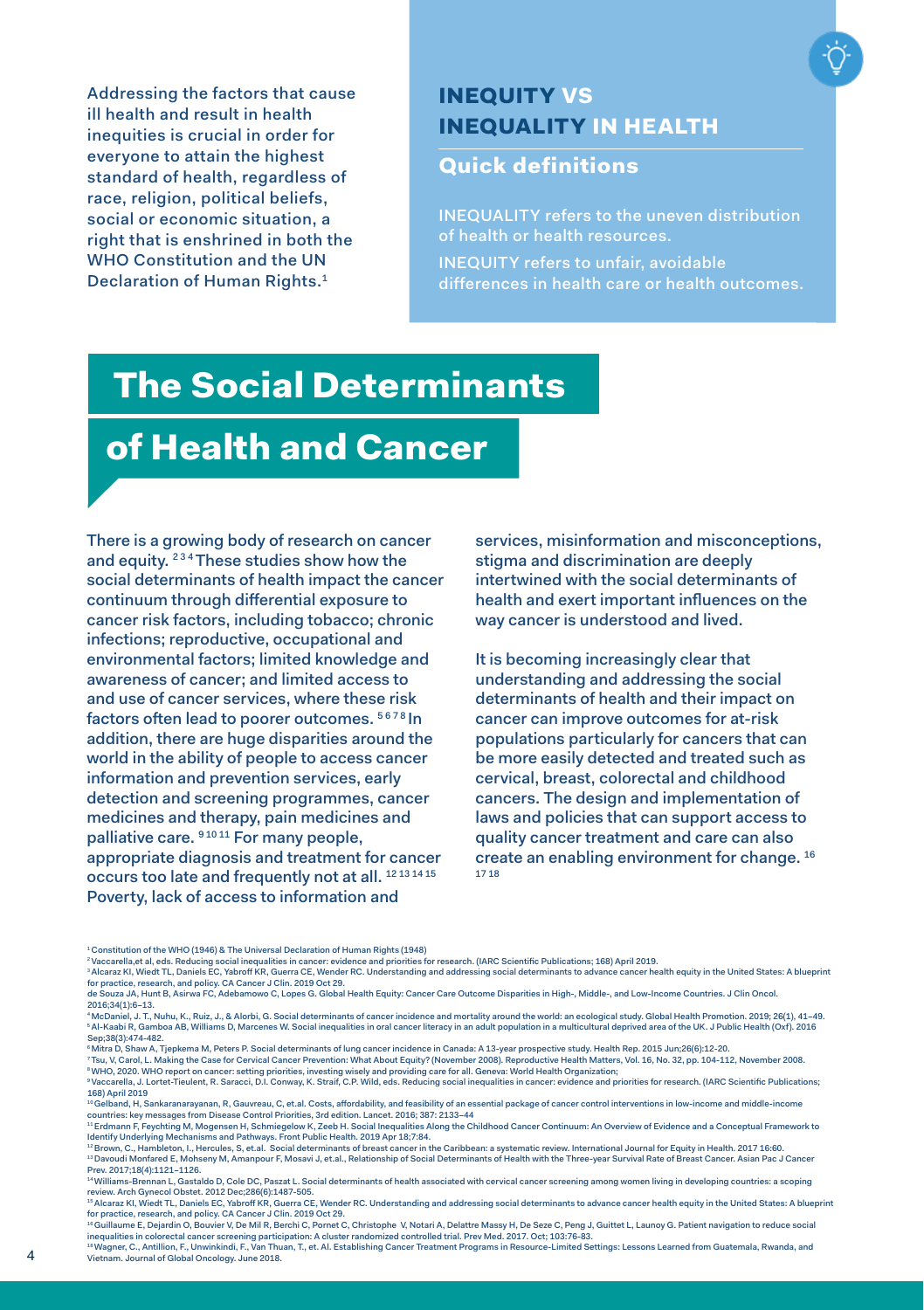### COVID**-**19 has exacerbated inequities

Underlying and systemic causes of inequity have left people around the world especially vulnerable to the impact of the COVID-19 pandemic. People in precarious working situations, with low wages and limited access to health facilities, have been disproportionately exposed to coronavirus infection with frequently worse outcomes for COVID-19 and for other health conditions. The COVID-19 pandemic and its repercussions in deepening health inequities has created an even greater need for action.

Inequitable vaccine production and distribution compounds the challenges that low and middle-income countries face in accessing and delivering COVID-19 vaccines and requires a concerted global response to support the COVAX facility to ensure people worldwide have equitable access to COVID-19 vaccines. Within countries, even where a national roll-out is being undertaken, attention must be paid to reaching individuals and communities that are particularly at risk of severe COVID-19 illness and death, and who may have greater barriers to health care and vaccine access.

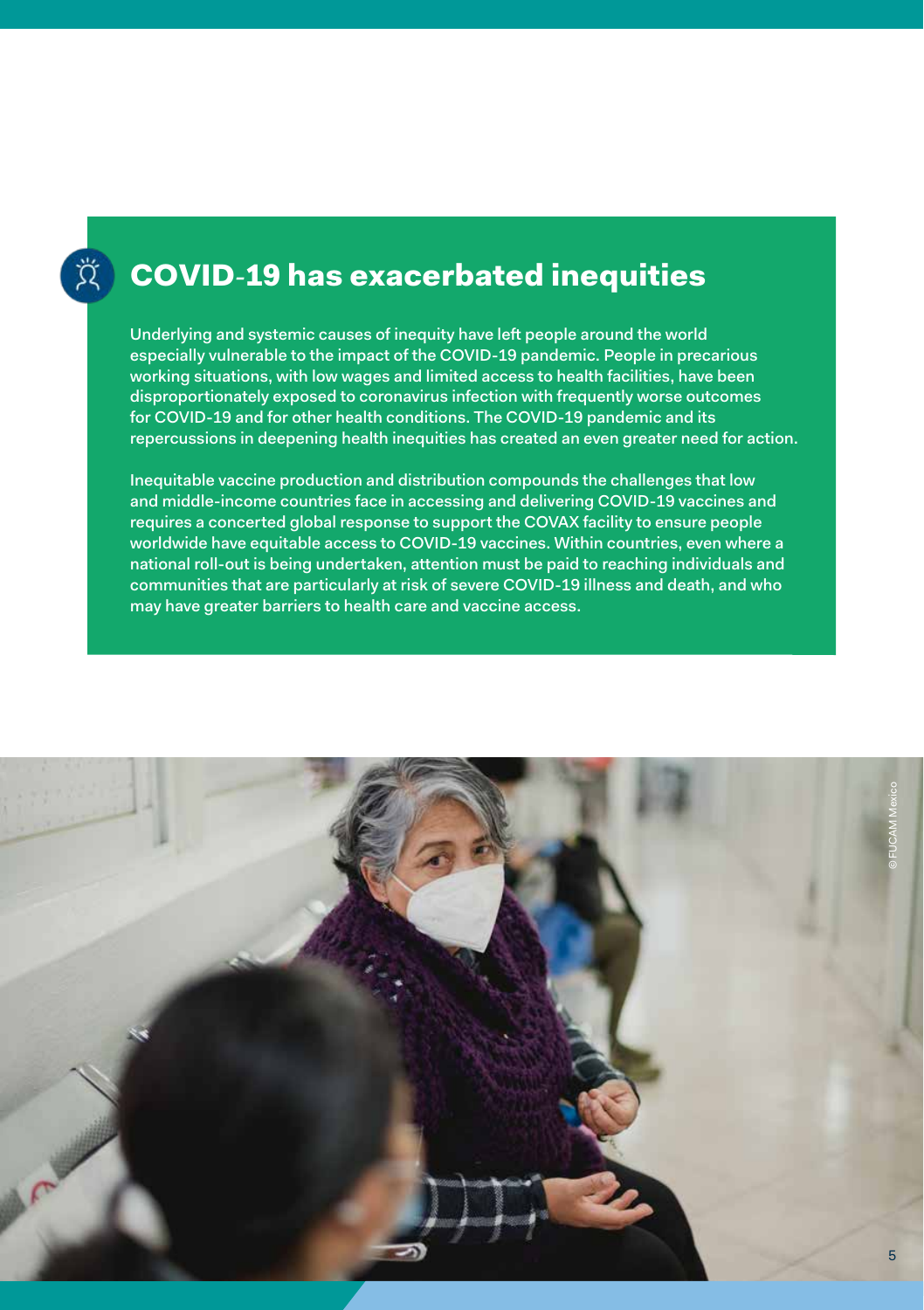<span id="page-5-0"></span>

## Addressing inequity: an

### advocacy imperative for UICC

For World Cancer Day 2020, UICC commissioned a global survey across 20 countries to better understand the public's experiences, views, and behaviours around cancer. Conducted by Ipsos, the survey revealed that that irrespective of where people live in the world, those surveyed with a lower education and those on lower incomes appear less aware of the main risk factors associated with cancer and appear less likely to proactively take the steps needed to reduce their cancer risk than those from a high-income household or with a university education.19

The UICC has also conducted a desk review and stakeholder interviews to map out research studies and initiatives that address the social determinants of health (SDOH) and cancer, in order to identify gaps in the current knowledge base and to understand the key social determinants that impact cancer treatment and care. Key informant interviews were conducted with more than

6

30 individuals representing academia, civil society, global health policy, national cancer control institutes and local programme implementers, to elicit their views and perspectives on the key social determinants of health that affect access to cancer services in their settings.

The review found that, despite increased attention on the impact of social determinants on health outcomes and health equity in the last decade, studies have overwhelmingly been focused on Europe and North America, with far less research on the impact of social inequalities on cancer outcomes in other regions. In terms of topics addressed, studies tend to focus on differential outcomes in breast cancer predominantly, followed by paediatric and cervical cancers.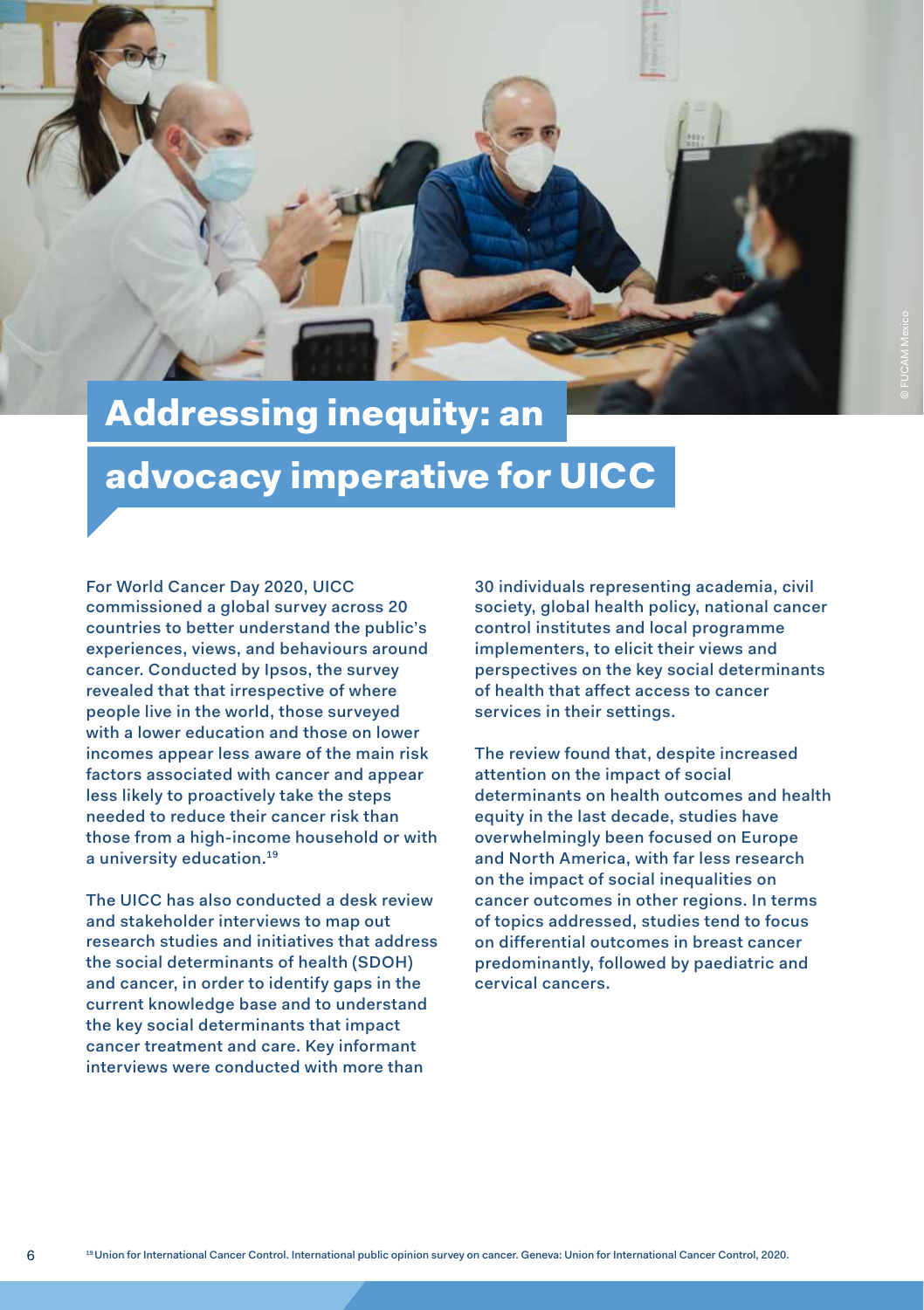

The literature review and key informant interviews identified several cross cutting social determinants that need to be addressed in national cancer control planning efforts. These include the following:

#### **Gender norms and discrimination**

Around the world, women and girls are impacted by gender norms and economic and cultural factors that hinder their access to prevention, early detection and timely treatment – all of which are critical to surviving cancer and leading healthy, productive lives. Women may have to seek permission to access health facilities and frequently experience stigma and social isolation related to cancer. For breast and cervical cancers, misconceptions may lead to women being blamed for their cancer diagnosis. Fear of stigma and discrimination following a potential cancer diagnosis has also been found to be a barrier to accessing cancer screening.20 Gender norms can also affect men's health-seeking behaviour. Men may underutilise health services, including for cancer screening, and social norms surrounding masculinity may make them less willing to discuss health concerns.<sup>21</sup>

#### **Low socio-economic status**

Low socio-economic status can impact access to cancer services (including prevention and screening), timely diagnosis and receiving quality care, both for individuals and populations between countries and within countries. Low socio-economic status has been found to affect treatment adherence for several cancers including ovarian, breast and childhood cancers.<sup>22 23</sup> <sup>24</sup> Factors that put low-income individuals particularly at risk of underutilising cancer services include the costs of cancer care, not having health insurance, employment conditions that make it difficult for patients or their caregivers to take time off work, limited or no public transportation and a lack of accommodation facilities in or near treatment centres. A multicountry study in Asia found that participants in the low-income category within each country were more than 5 times more likely to experience financial catastrophe than participants from high-income backgrounds. Across the countries, patients diagnosed with advanced stages of cancer and socioeconomically disadvantaged cancer patients were more likely to experience financial catastrophe or die within 12 months of their cancer diagnosis.25 This includes lowincome patients, those with primary education only, and those with no health insurance. Due to the often very high costs of cancer treatment, when cancer care is predominantly financed from out-of-pocket payments, this can push households below the poverty line.

<sup>20</sup> Nyblade, L., Stockton, M., Travasso, S. et al. A qualitative exploration of cervical and breast cancer stigma in Karnataka, India. BMC Women's Health 17, 58 (2017). https://doi.org/10.1186/s12905-017-0407-x

<sup>21</sup> Davis JL, Buchanan KL, Katz RV, Green BL. Gender differences in cancer screening beliefs, behaviors, and willingness to participate: implications for health promotion. Am J Mens Health. 2012;6(3):211-217. doi:10.1177/1557988311425853

<sup>22</sup> Hodeib M, Chang J, Liu F, Ziogas A, Dilley S, Randall LM, Anton-Culver H, Bristow RE. Socioeconomic status as a predictor of adherence to treatment guidelines for early-stage ovarian cancer. Gynecol Oncol. 2015 Jul;138(1):121-7. doi: 10.1016/j.ygyno.2015.04.011. Epub 2015 Apr 22. PMID: 25913132; PMCID: PMC5145799.

<sup>23</sup> Roberts, Megan & Wheeler, Stephanie & Reeder-Hayes, Katherine. (2015). Racial/Ethnic and Socioeconomic Disparities in Endocrine Therapy

Adherence in Breast Cancer: A Systematic Review. American journal of public health. 105. e1-e12. 10.2105/AJPH.2014.302490.<br>24 Gupta S, Wilejto M, Pole JD, Guttmann A, Sung L. Low socioeconomic status is associated with wor review. PLoS One. 2014;9(2):e89482. Published 2014 Feb 26. doi:10.1371/journal.pone.0089482

<sup>25</sup> The ACTION Study Group. Catastrophic health expenditure and 12-month mortality associated with cancer in Southeast Asia: results from a longitudinal study in eight countries. BMC Med 13, 190 (2015). https://doi.org/10.1186/s12916-015-0433-1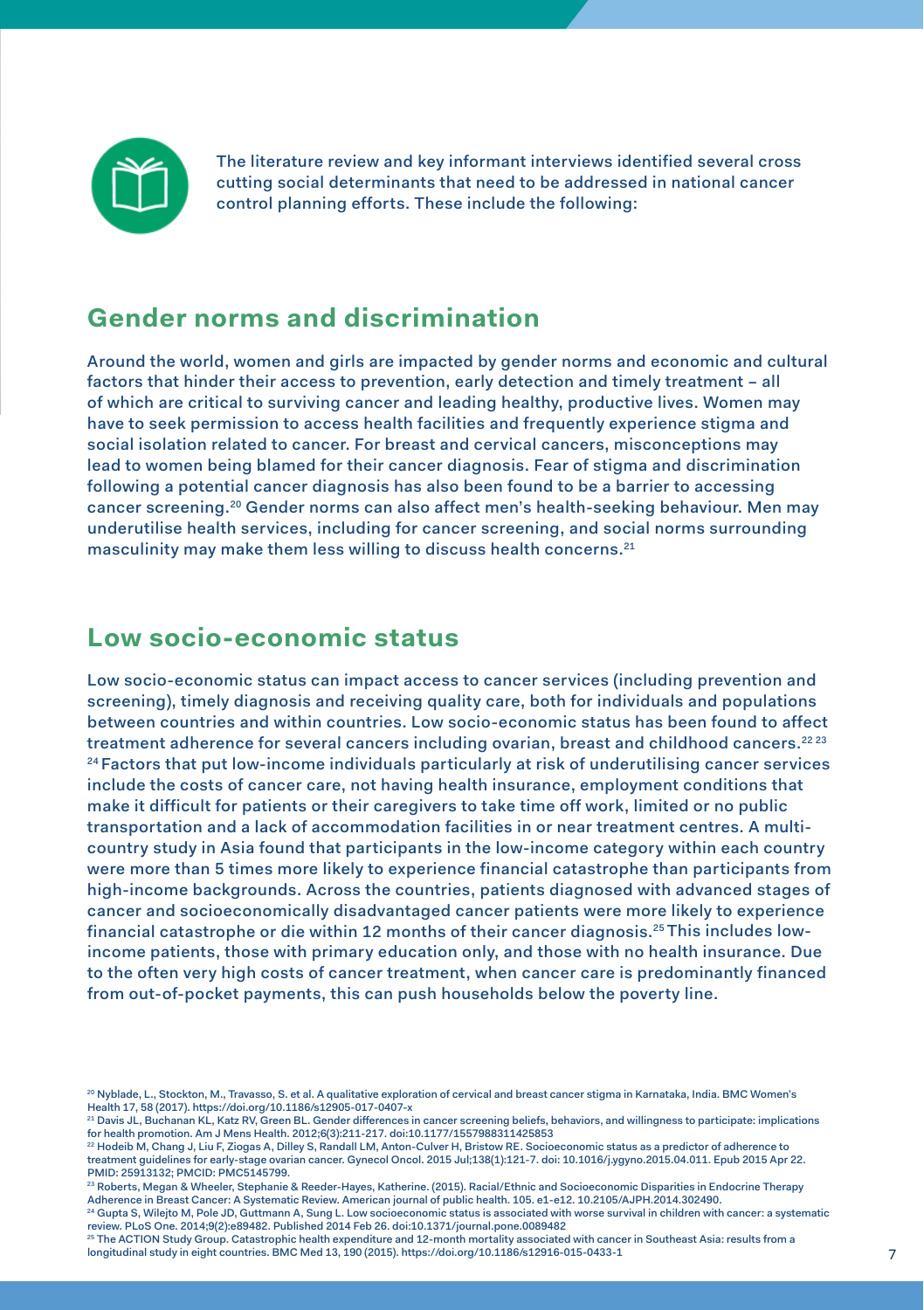#### **Structural and societal barriers for indigenous and minority populations**

The majority of research on indigenous and minority populations has been undertaken in high-income countries (HICS), particularly Canada, USA and Australia, given concerns over the higher cancer mortality in these groups.26 Indigenous populations are historically underserved by health and other services, and there are several interconnecting factors that have made cancer a leading cause of illness and death among indigenous people. These include significant disparities in relation to risk factor prevalence (particularly tobacco and alcohol use), cancer incidence, stage at diagnosis, quality of care received and disease outcomes.27 Limited research has been published about the factors affecting cancer outcomes among indigenous people in low-and-middle-income countries (LMICs). However, most national NGOs interviewed noted how disparities in cancer outcomes are even more stark for indigenous and minority communities in their countries than the non-indigenous population, and that there is a lack of funding to be able to access these communities in order to provide adequate outreach, education and service provision.

#### **Limited access to health promotion, early diagnosis, treatment and care among rural populations**

Key informants from both HICs and LMICs across sectors noted that rural populations (those residing outside metropolitan areas) face several barriers that have an impact on health outcomes. These include the long distances often required to travel to primary care facilities and specialised clinics, a lack of screening and prevention programmes available in these areas, the impact of distance on chronic patients who need multiple treatments or have comorbidities, and the financial impact of additional time away from jobs to access treatment in urban areas. Studies have found that patients living in rural areas are often diagnosed at later stages; are less likely to receive standard-of-care treatment, follow-up or supportive services; and have worse health outcomes during survivorship than nonrural patients. They are also less likely to be recruited into clinical trials.28 Indigenous populations, older populations and populations with greater levels of social disadvantage also more frequently live in rural areas, thereby interacting with other key social determinants of health.

26 Institute of Medicine (US) Committee on Cancer Research Among Minorities and the Medically Underserved; Haynes MA, Smedley BD, editors. The Unequal Burden of Cancer: An Assessment of NIH Research and Programs for Ethnic Minorities and the Medically Underserved. Washington (DC): National Academies Press (US); 1999. Available from: https://www.ncbi.nlm.nih.gov/books/NBK1796/ doi: 10.17226/6377 27 Garvey G, Cunningham J. Social inequalities and cancer in Indigenous populations. In: Vaccarella S, Lortet-Tieulent J, Saracci R, et al., editors. Reducing social inequalities in cancer: evidence and priorities for research. Lyon (FR): International Agency for Research on Cancer; 2019. (IARC

Scientific Publications, No. 168.) Focus 5. 28 Laura A. Levit, Leslie Byatt, Alan P. Lyss, Electra D. Paskett, Kathryn Levit, Kelsey Kirkwood, Caroline Schenkel, and Richard L. Schilsky. Closing the Rural Cancer Care Gap: Three Institutional Approaches. JCO Oncology Practice 2020 16:7, 422-430

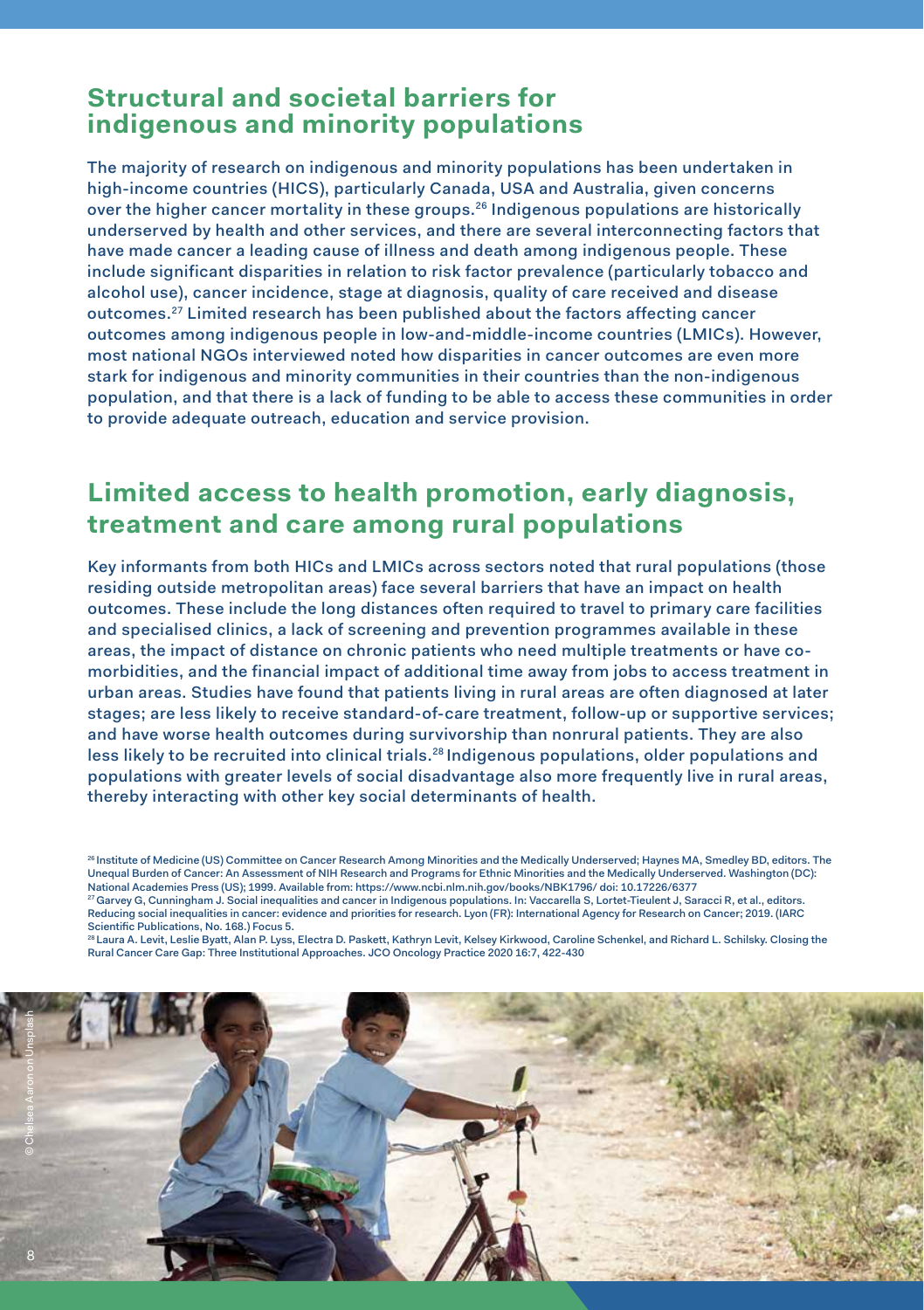

### **Lack of attention to older adults**

Cancer is more prevalent in older adults, with cases amongst the over-65s accounting for over 50% of the global cancer burden.29 Many cancers in older people are diagnosed at a later stage, as early cancer symptoms can be mistaken for everyday pain or minor illnesses associated with old age. As a result, cancer treatment often starts late, which increases the likelihood of side effects and reduces the chances of a successful treatment outcome. When combined with the unique challenges of managing cancer in older people, such as the management of co-morbidities and attention to overall levels of social support, health and wellbeing, the topic of ageing and cancer requires far greater attention within cancer control policy and planning. However, current evidence suggests there are limited programmes and services in place to respond to the needs of older adults.<sup>30</sup> Also, while more older people are diagnosed with cancer than younger people, older patients are vastly underrepresented in the research that sets the standards for cancer treatments. Cancer therapeutics are based on clinical trials conducted in younger, healthier patients and effective strategies to improve clinical trial participation of older adults with cancer remain sparse.<sup>31</sup>

### **Structural and societal barriers among refugees and internally displaced populations**

Cancer patients in conflict and post-conflict settings experience a particular set of barriers that influence cancer outcomes, including a collapsed or fragile health system, psychosocial and emotional distress, limited financial resources, language and cultural barriers in the host country, among others. Refugees and internally displaced populations in LMICs face additional barriers, given the limited availability of outreach and treatment services and lack of funding to provide additional specialised staff to serve these at-risk populations. Cancer is frequently neglected in the policy response to humanitarian crises and research on access to cancer treatment and care for these populations is limited. Weak health surveillance systems in conflict-affected countries mean that the true burden of cancer in refugees and displaced populations is not captured. However, several studies have shown that the majority of patients in war-affected settings present with advanced stage cancer and, for many of them, appropriate care is not available, particularly as affected regions become inaccessible, hospitals and health centres are damaged or destroyed, and health workers are killed, injured or displaced.32

<sup>29</sup> International Agency for Research on Cancer (2018) GLOBOCAN 2018, Estimated number of new cancer cases 2018, all cancers, both sexes, ages 65+ http://gco.iarc.fr/today/online-analysis-pie?v=2018&mode=cancer&mode\_

<sup>30</sup> E. Soto-Perez-de-Celis, et al. (2017) Global geriatric oncology: Achievements and challenges. Journal of Geriatric Oncology, 8: 374-386 31 Sedrak, MS, Freedman, RA, Cohen, HJ, Muss, HB, Jatoi, A, Klepin, HD, Wildes, TM, Le-Rademacher, JG, Kimmick, GG, Tew, WP, George, K, Padam, S, Liu, J, Wong, AR, Lynch, A, Djulbegovic, B, Mohile, SG, Dale, W; the Cancer and Aging Research Group (CARG). Older adult participation in cancer <sup>32</sup> Mired, D., Johnson, S. & Tamamyan, G. Cancer disparities in war-torn and post-war regions. Nat Rev Cancer 20, 359-360 (2020). https://doi. org/10.1038/s41568-020-0274-x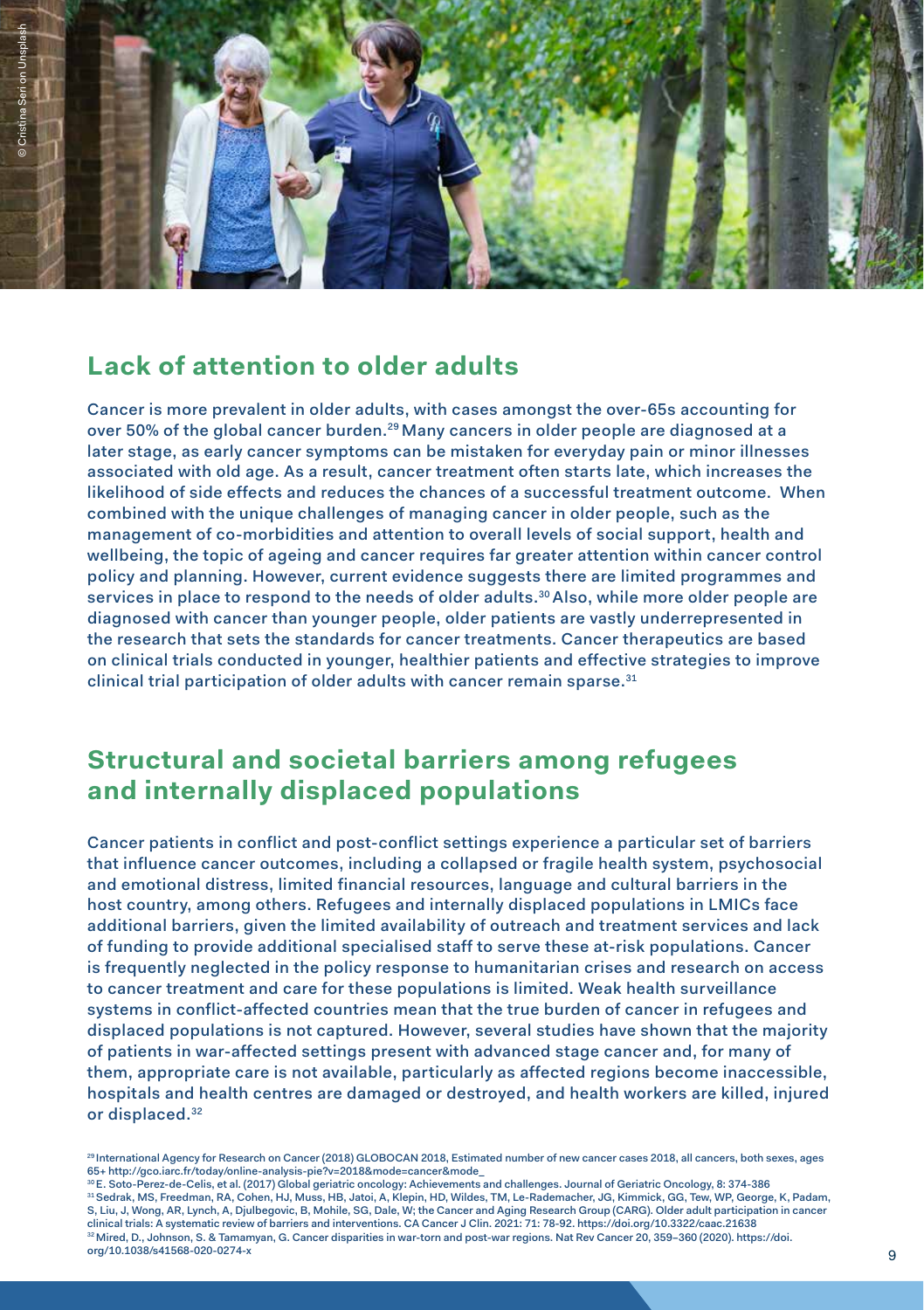#### **Responding to the Social Determinants of Health**

Understanding the ways in which the social determinants of health influence cancer risk factors, the reach and effectiveness of health promotion (including cancer prevention programmes), the provision of quality and timely early detection, treatment and supportive care, is essential to reducing the huge disparities in cancer that can be observed around the world today. A fundamental step in addressing the social determinants is through cancer surveillance. The collection and use of data by population-based cancer registries is important to inform policymaking and track the national cancer burden over time, understanding where there are disparities in the cancer burden among populations and monitoring these, including the success or failure of programmes to reduce incidence, decrease mortality and improve survival.

In addition, a key strategic tool for countries in their national cancer response is the development and implementation of a national cancer control plan (NCCP). This sets out the cancer burden in a country, the priority actions and interventions that will reduce the burden and the resources required for the plan's implementation. Attention to equity must be included in NCCPs through an analysis of underserved and vulnerable populations and strategies to address the needs of these populations comprehensively through cancer control programmes and services must be identified. A starting point for this is by adopting a community-based, participatory approach that seeks to understand and address the barriers facing different populations and engaging community representatives to ensure feasibility, acceptance and uptake of key interventions.

As discussed in this brief, the social determinants of health cut across population groups and there are common themes and opportunities that can be addressed within the global push to achieve Universal Health Coverage (UHC). Central to UHC is the recognition that "the enjoyment of the highest attainable standard of [physical and mental] health is one of the fundamental rights of every human being without distinction of race, religion, political belief, economic or social condition"33. The focus on the right to health is driving calls for governments and other stakeholders to ensure that UHC planning and implementation prioritise the needs of the poor, underserved and most vulnerable first, in order to address longstanding barriers to accessing essential health services.

Recognising this, the objectives of UHC are to ensure:

**1. Equitable access** – access to a service should be determined by need, regardless of a person's ability to pay.

**2. Quality care** – services available should promote or improve the health of those using them.

**3. Financial risk protection** – providing mechanisms to protect against financial risks so that people using health services are not pushed into poverty.

These objectives are key to promoting more equitable cancer outcomes and UICC will continue to work with and support its members around the world to address the social determinants of health, to reduce disparities in cancer care and achieve the vision of 'Health for All'.

### FURTHER READING:

**[Addressing cancer within Universal Health Coverage: UICC and Cancer](https://www.uicc.org/sites/main/files/atoms/files/UICC_Report_Universal-Health%20Coverage_FA.pdf)  [Council Australia.](https://www.uicc.org/sites/main/files/atoms/files/UICC_Report_Universal-Health%20Coverage_FA.pdf)**

<sup>33</sup> World Health Organization. Constitution of the World Health Organization. Geneva, 2006 https://www.who.int/governance/eb/ who\_constitution\_en.pdf [Accessed 10.03.2021] population=income&population=900&populations=900&key=total&sex=0&cancer=39&type=0&statistic=5&prevalence=0&population\_ .<br>group=0&ages\_group%5B%5D=13&ages\_group%5B%5D=17&nb\_items=7&group\_cancer=1&include\_nmsc=1&include\_nmsc\_other=1&half\_ pie=0&donut=0&population\_group\_globocan\_id= (accessed 15 March 2021)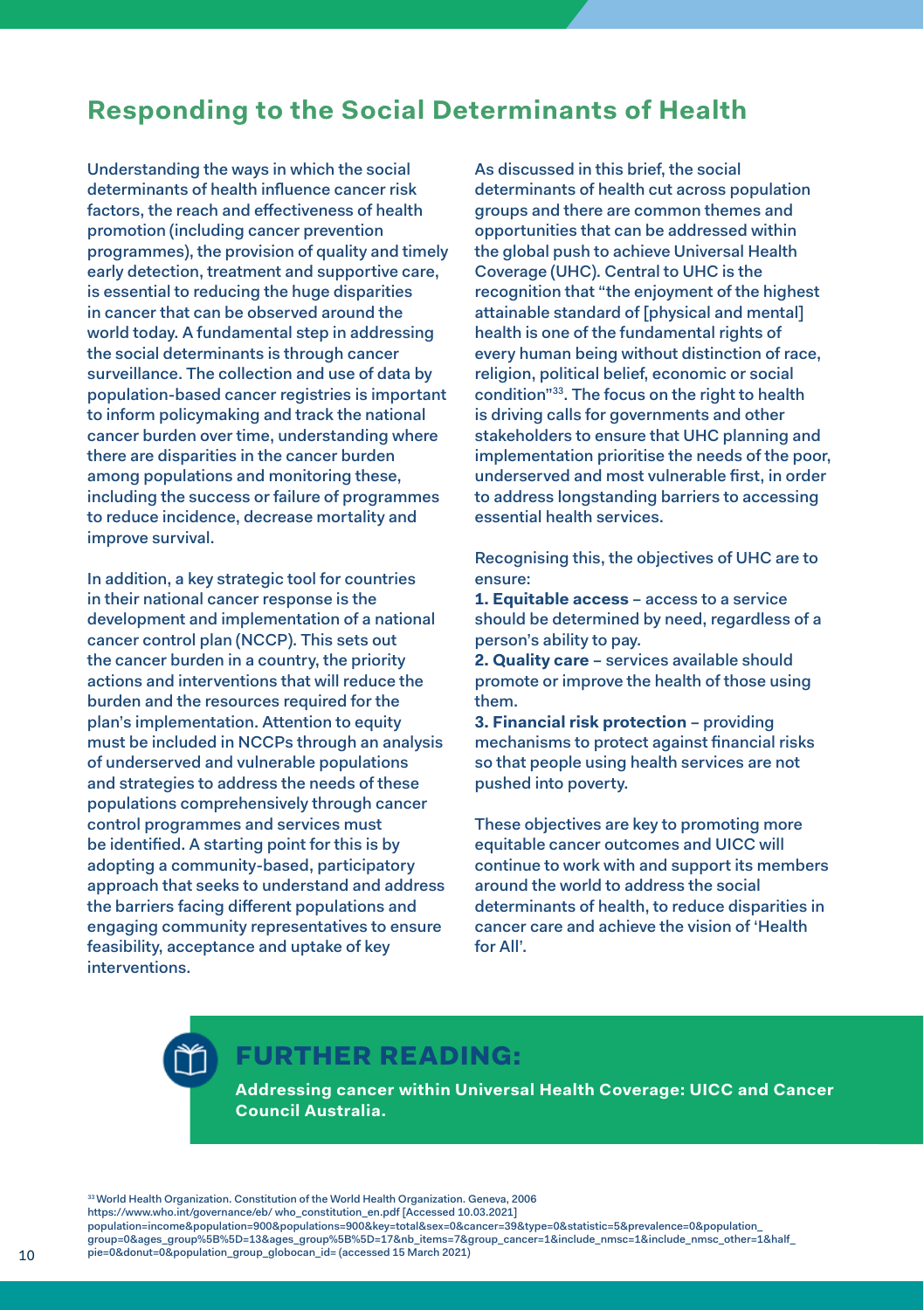### <span id="page-10-0"></span>Actions taking place around

the world to improve equity and

### close the gap in cancer care

#### **Distance, lack of transportation and accommodation**

Distance from health facilities, lack of affordable transportation and accommodation in many regions of the world are important barriers to timely cancer diagnosis and treatment. Lack of or high cost of transportation and accommodation disproportionately affect the most vulnerable groups of society, including cancer patients, living in remote areas who need to travel long distances to receive treatment and need to stay close to the hospital during their ambulatory treatments sometimes for a prolonged period of time.

To address the issue of travel that can negatively influence the stage at which a cancer is diagnosed as well as treatment, outcomes and quality of life for people living with cancer in Morocco, the **[Lalla](https://www.contrelecancer.ma/en/)  [Salma Foundation](https://www.contrelecancer.ma/en/)** created a network of temporary shelter spaces across the

country. These are called 'Houses of Life' and provide accommodation for patients and their families traveling long distances for their cancer treatment and to decrease the treatment abandonment rate among patients.

Each shelter space offers annually between 6,000 and 12,000 overnight stays for patients and their families which allows them to continue treatment without having to travel back and forth between the hospital and their homes. **[The Houses of Life](https://www.contrelecancer.ma/en/solidarite)** offer catering and entertainment services as well as support from a multidisciplinary team of health professionals, psychologists, social workers and volunteers. A separate house was created for children undergoing paediatric cancer treatment.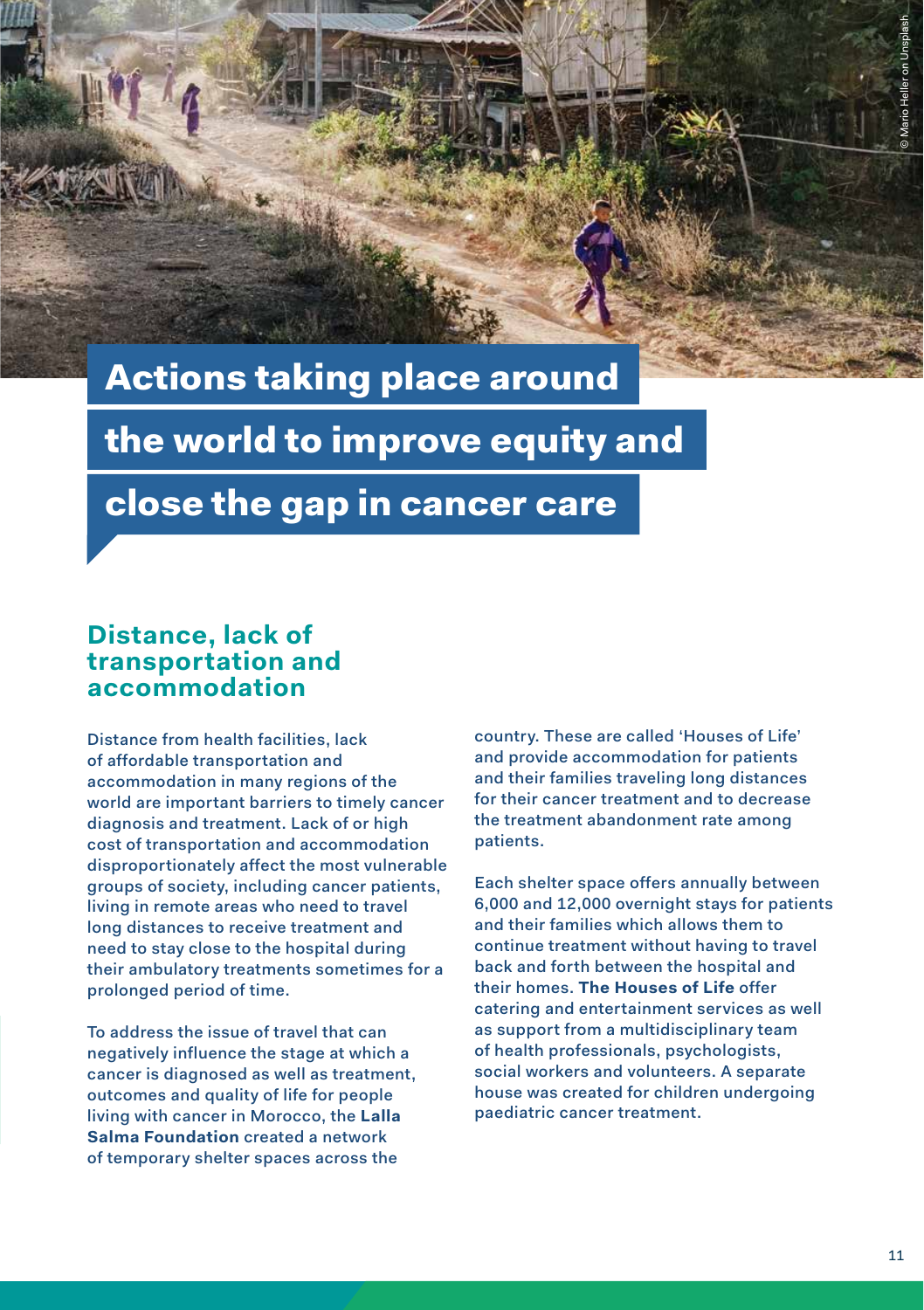#### **Self-sampling as a tool to improve early diagnosis by increasing access to screening services, using examples for cervical and colorectal cancers**

Screening for the early detection of cancer is defined as the testing of a target population to identify individuals who have cancer or precancer, but who have not yet started to show symptoms. Given that screening measures aim to identify cancers early, thereby reducing the costs of treatment and care as compared to late-stage diagnosis as well as improving survival rates, it is considered cost-effective in reducing cancer mortality in a country. A single cervical cancer screening between the ages of 30 and 40 can reduce a woman's lifetime risk of cervical cancer by 25% to 36%<sup>34</sup>. However, access to screening services in resources limited settings is not always a given and there are multiple barriers to accessing them. These include fear and embarrassment in relation to visiting screening services, lack of awareness and geographical isolation.

One tool which could be used to address these issues, as well as facilitate logistics for cancer screening is the use of self-sampling. Program ROSE in Malaysia is an initiative to improve uptake of screening for cervical cancer that utilises self-sampling to avoid the need for a pelvic examination by a healthcare professional. A woman receives a kit to take her own swab and the sample is then tested for HPV in a laboratory. Prompt and secure delivery of results is then sent to the patient's mobile phone (all within 3 weeks). Upon a positive test result, the patient is requested to contact

the Program ROSE team for follow-up care. The program has already received excellent feedback from participants, demonstrating the feasibility of this approach. Out of the women who screened positive, 89% engaged in followup care and 97% would recommend the process to their friends.

Self-sampling may also increase the uptake of screening, as a recent meta-analysis found that mailing self-sampling kits was more effective in reaching women for screening, compared to sending screening invitations for facility-based sampling.<sup>35</sup>

Furthermore, the percentage of native American/Alaskan native groups who are up to date with colorectal cancer (CRC) screening is much lower than non-native American/ Alaskan native groups in the United States.36 The current recommendations for CRC screening are to include stool-based tests and direct visualisation tests (colonoscopy, flexible sigmoidoscopy, or virtual colonoscopy).<sup>37</sup> However, in those health care settings where access to direct visualisation tests is scarce, a study showed that the direct mailing of faecal immunochemical test (FIT) kits could be a useful, population-based screening strategy to improve colorectal cancer screening among this population.38 Implementing and scaling up innovations like this is a key step in bridging the cancer divide and ensuring equitable access to health services.

34 Goldie SJ, Gaffikin L, Goldhaber-Fiebert JD, et al. (2005). Cost-effectiveness of cervical-cancer screening in five developing countries. N Engl J Med 353, 2158-68.

- 36 https://www.cdc.gov/pcd/issues/2020/20\_0049.htm
- 37 https://jamanetwork.com/journals/jama/fullarticle/2529486
- 38 Effectiveness of Interventions to Increase Colorectal Cancer Screening Among American Indians and Alaska Natives (medscape.org)

<sup>&</sup>lt;sup>35</sup> Arbyn M, et al. Detecting cervical precancer and reaching underscreened women by using HPV testing on self samples: updated meta-analyses. BMJ. 2018 Dec; 363: k4823.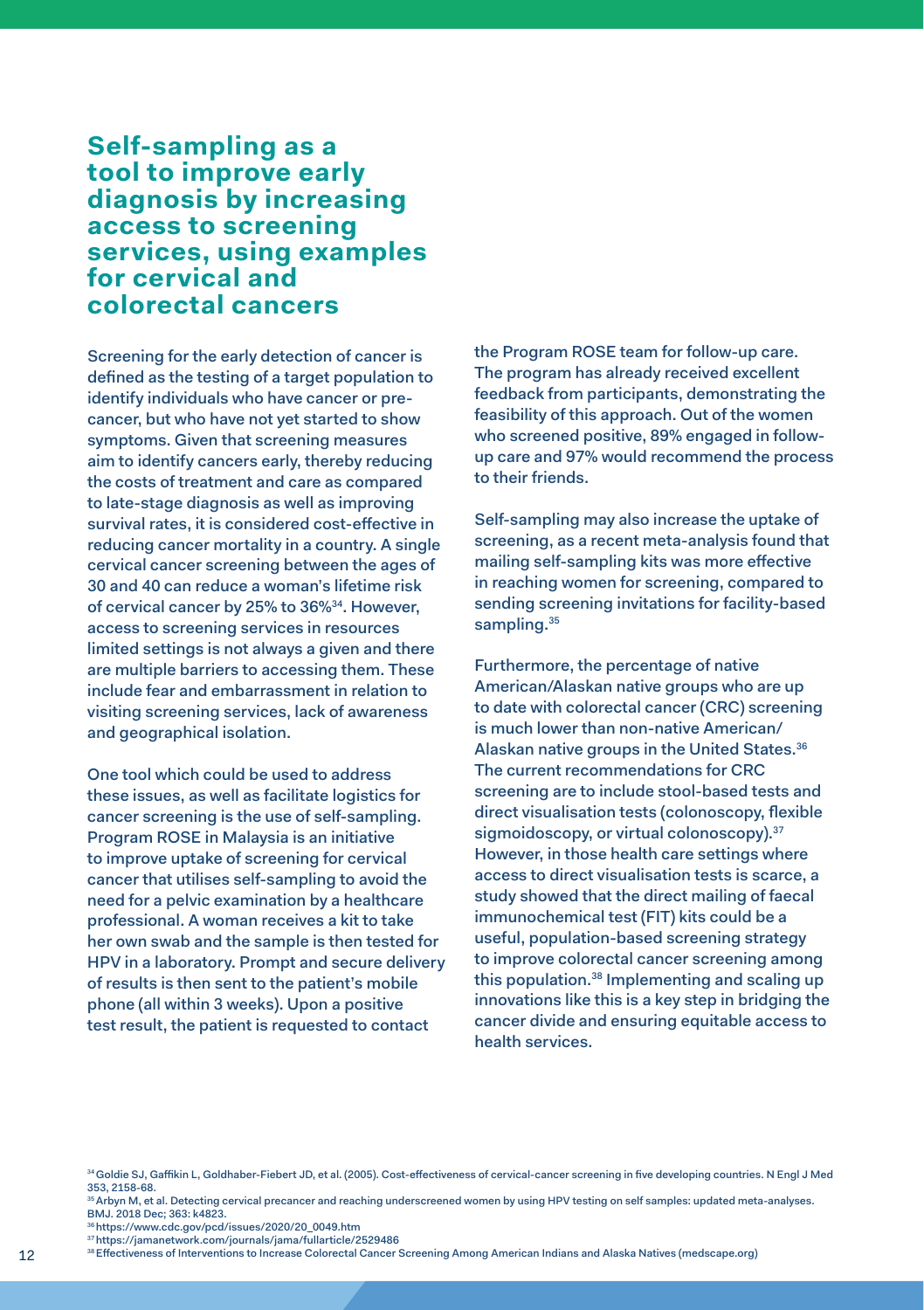#### **Telemedicine to increase access to pathology services in resource limited settings**

Cancers that are detected early are generally easier to treat, resulting in better outcomes for the person living with cancer as well as a reduction in the cost of treatment with substantial savings to the health system.

There is a critical shortage of pathology services in Africa, however, due to a lack of pathologists and inadequate infrastructure, which severely affects services available for early detection. In fact, it is estimated that there are more than 500,000 people per pathologist in much of the continent, with this ratio exceeding 5 million to 1 in some countries.39

Telepathology can, in some cases, address this issue by enabling pathologists in resource-limited settings to receive training support, have a voice in the global medical community, to exchange ideas and share questions for patient care and receive answers in real-time. These gains translate to patients receiving timely, expert diagnostic care that can make a difference in their outcomes.40

One such example is the deployment of telepathology services in the Butaro Cancer Center of Excellence (BCCOE), which was established at the Butaro District Hospital in rural Rwanda in partnership with the Rwanda Ministry of Health, Partners in Health (PIH) and the Dana-Farber Brigham and Women's Cancer Center. Pathology services for patients were developed and provided through training and support by clinicians and nursing staff from the Dana-Farber Cancer Institute along with digital telepathology services adapted to the setting i.e. taking into account low internet bandwidth and inconsistent connectivity. This is one solution to ensure access to services, while more long-term sustainable capacity building for the health workforce and infrastructure is planned/ put in place.<sup>41</sup>

<sup>39</sup> Frontiers | Telepathology in Low Resource African Settings | Public Health (frontiersin.org) <sup>40</sup> Bringing Telepathology to Africa with the ASCP and Motic - Motic Digital Pathology<br><sup>41</sup> Implementation and Validation of Telepathology Triage at Cancer Referral Center in Rural Rwanda - PubMed (nih.gov)

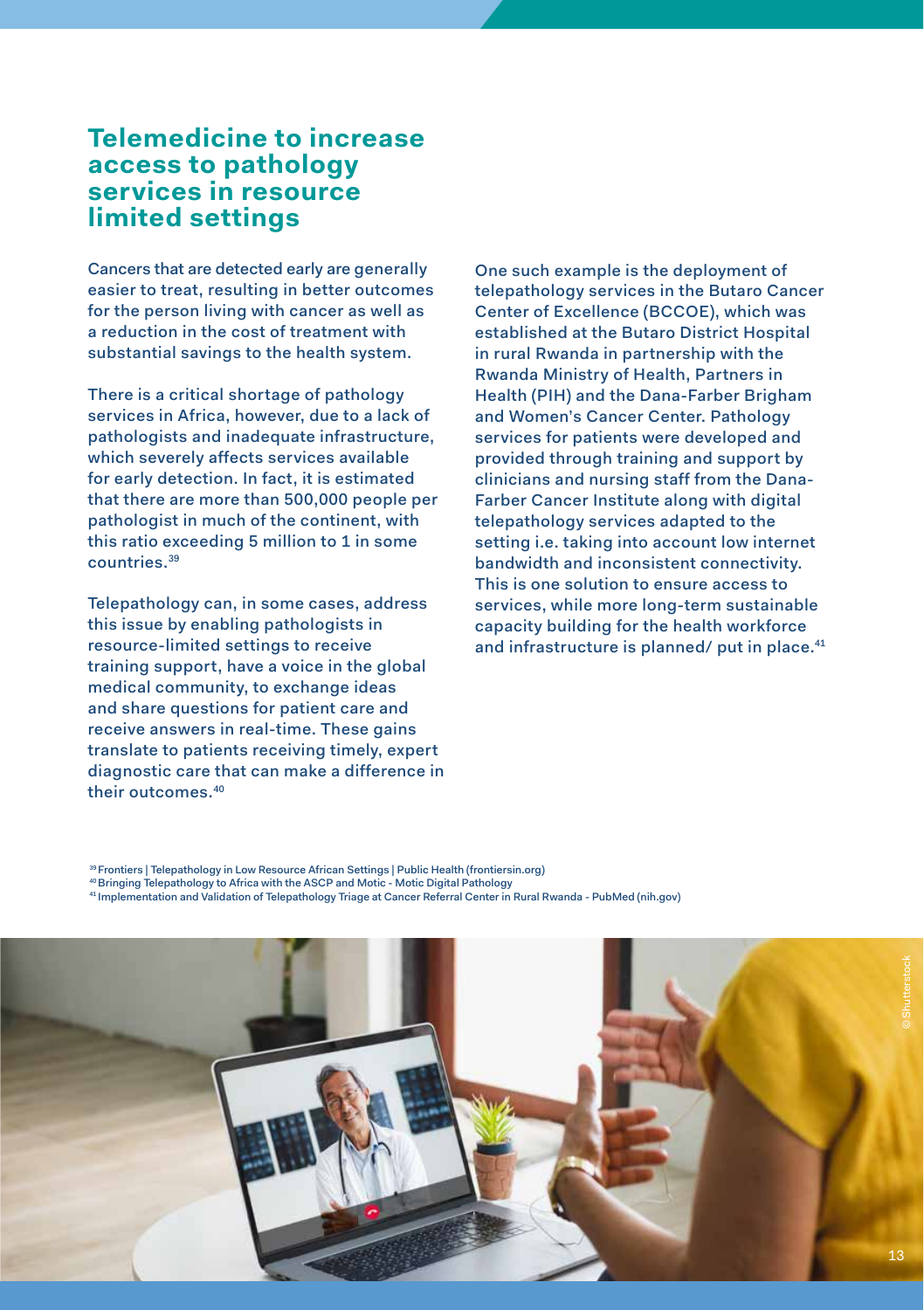#### **Fever clinics to address rational use of antimicrobials and antimicrobial resistance**

Antimicrobial resistance (AMR) or drug resistance, including antibiotic resistance, is a growing public health issue and needs urgent attention in countries around the world. An estimated 750,000 people die annually from drug-resistant infections and by 2050 this number could reach ten million and cost more than USD 100 trillion without collective action. AMR also causes a huge strain on health system.42

One barrier to addressing AMR is the lack of access to rapid diagnostics tests. There is a need to expand access to rapid diagnostic tests (RDTs) like those already in place for malaria to address AMR in resource-limited settings. One such example are fever clinics to diagnose malaria in several countries including Malawi and India. Mobile fever clinics are able to reach remote areas and test for malaria. Furthermore, with RDT's for malaria readily available, the health providers are able to diagnose and treat fevers appropriately, thereby reducing unnecessary antibiotic prescribing, particularly in areas where access to laboratory diagnostics is limited.<sup>43 44</sup>

#### **Tobacco consumption and health inequity**

Disparities in tobacco use remains an important issue that has led to increased inequity in different groups defined by ethnicity and/or socioeconomic status. In the United States, the tobacco industry has targeted the African-American community with marketing campaign on menthol-flavoured cigarettes. The goal was to increase the sale of cigarettes to hook a specific community with a more addictive product. The consequence is that the quit rate of African Americans is lower than that of White or Hispanic smokers. In addition, low-income households have been shown to have a higher prevalence of tobacco consumption than those living in high-income housing. Work from multiple associations together with governmental agencies helped to ban menthol cigarettes in the US in 2021.

An additional example comes from the Aboriginal and Torres Strait Islander population in Australia where tobacco accounts for a 23% discrepancy in the health burden between aboriginal and non-aboriginal populations. The "Tackling Indigenous Smoking" programme was developed to decrease disparities and is ongoing. Intermediary results published in July 2018 have shown that community engagement has increased especially with young people, acceptance of non-smoking areas in public places has improved and appropriate quitting support groups have been developed with higher use of Quitline in both urban and rural areas.

42 Antimicrobial resistance (AMR) and its impact on cancer care (uicc.org)

43 'Not all fevers are malaria': a mixed methods study of non-malarial fever management in rural southern Malawi - PubMed (nih.gov)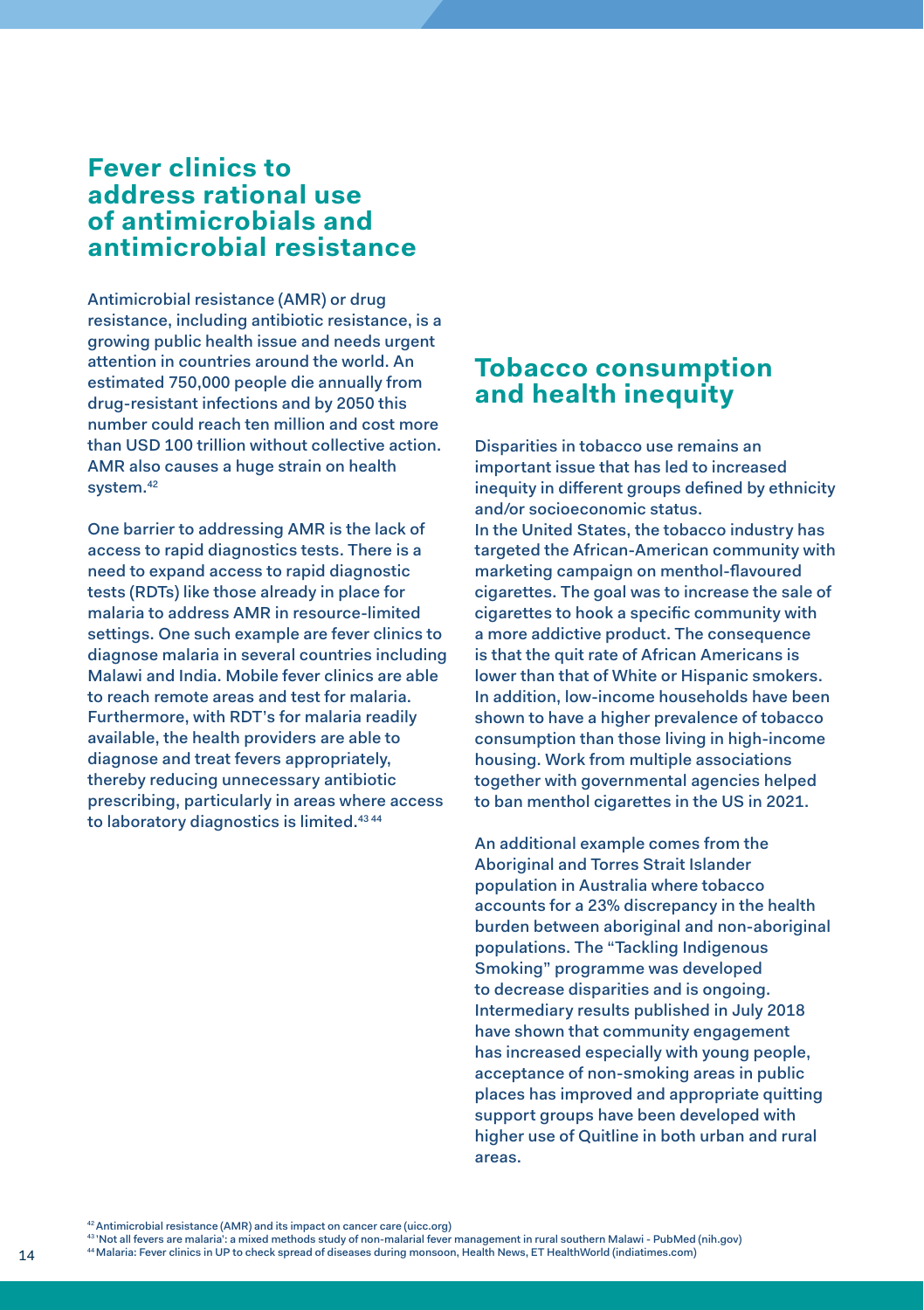#### **Cancer control planning for indigenous populations**

There are **[some half-billion Indigenous](https://www.worldbank.org/en/topic/indigenouspeoples#1)  [Peoples in over 90 countries](https://www.worldbank.org/en/topic/indigenouspeoples#1)**. While they do not form a homogenous group with shared values, traditions and worldview, they share a history of colonialisation and oppression and continue to face discrimination and stigma. **[While they represent 6% of the world](https://www.worldbank.org/en/topic/indigenouspeoples#1)  [population, indigenous peoples account for](https://www.worldbank.org/en/topic/indigenouspeoples#1)  [15% of the extreme poor.](https://www.worldbank.org/en/topic/indigenouspeoples#1)**

In general, **[indigenous peoples face worse](https://www.uicc.org/news/inequity-cancer-care-indigenous-peoples)  [health and poorer outcomes, including for](https://www.uicc.org/news/inequity-cancer-care-indigenous-peoples)  [cancer](https://www.uicc.org/news/inequity-cancer-care-indigenous-peoples)**. For example, cancer death rates are 30% higher for Aboriginal people than other Australians, and in some remote parts of Australia, up to 65 % higher.

In order to close this gap and address the disparity in cancer outcomes seen between Aboriginal and non Aboriginal people in Australia, the **[South Australian Aboriginal](https://www.iccp-portal.org/system/files/plans/sah_cancer_control_plan.pdf)  [Cancer Control Plan 2016-2021](https://www.iccp-portal.org/system/files/plans/sah_cancer_control_plan.pdf)** integrated evidence showing that cancer care delivery can be improved to meet the needs of Aboriginal people. The plan sets out nine priority areas to reduce mortality due to preventable cancers, enhance early diagnosis and improve access to culturally sensitive cancer care. The plan was developed by a multi-stakeholder partnership and with active participation and meaningful contributions of the Aboriginal community, including Aboriginal people living with cancer. their caregivers and family members.

#### **Closing the gap in cervical cancer screening**

COVID-19 has severely affected cancer screening programmes globally. Unfortunately, cervical cancer screening programmes have been severely interrupted, and many countries have not put in place effective surveillance programmes to track screening efforts. However, the health authorities in Bangladesh have customised the information system developed for pandemic surveillance to collect cancer screening data in the country. The electronic system put in place by the government of Bangladesh using freely available software was able to report on the impact of the COVID-19 pandemic on cancer screening on a monthly basis. The aggregate number of women screened in 2020 was 14.1% less than in 2019. During the peak of the outbreak, the monthly rate of screening was only 5.1% that of the previous year. The rate recovered rapidly as the programme intensified screening in the hard-to-reach regions less affected by the pandemic and expanded the outreach services. Having an information system to monitor cervical cancer screening is critical to ensuring high coverage of cervical cancer screening and making progress towards the WHO targets on the elimination of cervical cancer.

The paper is available **[here](https://www.sciencedirect.com/science/article/pii/S0091743521002085)**.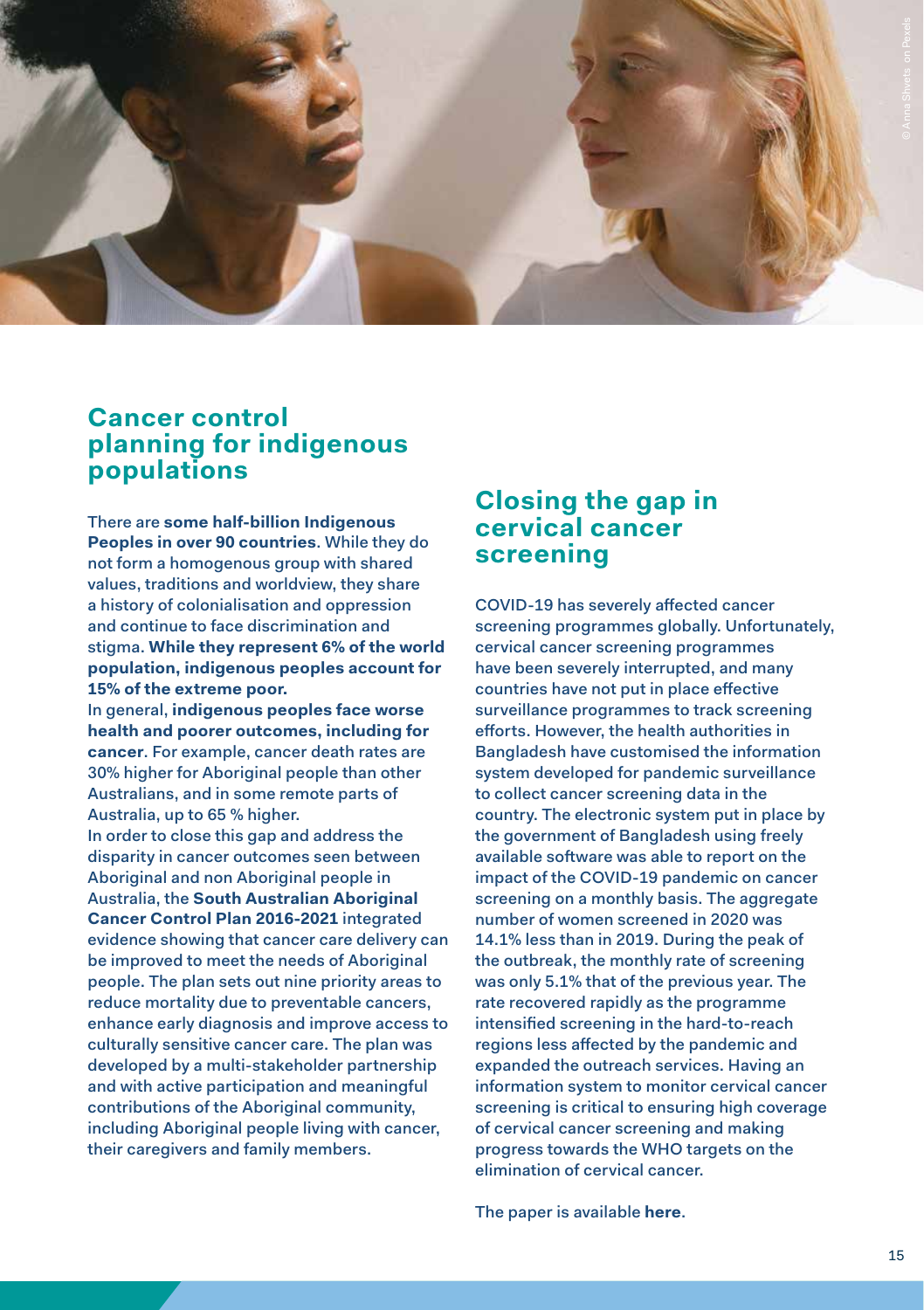#### **Recognising and responding to the social determinants of health: planning care around the needs of older adults with cancer**

Older adults, who represent the majority of cancer patients globally, are a very diverse group, in particular due to the fact that a person's chronological age can vary substantially from their biological age. This means that the diagnosis and treatment of cancer in older adults can vary substantially between individuals. Many of these differences can be linked to the impacts of social determinants of health over the course of a person's life, as these will shape to which risks individuals are exposed, as well as their ability to access treatment and care.

**[Responding to the needs of older adults](https://www.uicc.org/sites/main/files/atoms/files/Ageing-and-comorbidities-joint%2520brief_report.pdf)** can therefore be complex. One of the key tools oncologists have at their disposal are geriatric assessments. These assessments look at a person holistically to understand their physiological situation (such as frailty or whether they have any other conditions) and socially (such as what kind of support network they have) to help inform the most effective and appropriate course of care.

The Arturo Lopez Perez Foundation (**[FALP](https://www.institutoncologicofalp.cl/)**) in Chile responded in 2018 to the challenge of a high volume of older adults with cancer by creating the oncogeriatric unit to provide a comprehensive geriatric assessment of older adults with cancer. This allowed oncology teams to personalise a patient's treatment more effectively, taking into account factors such as comorbidity burden and prevalence of geriatric syndromes. Patients undergo an oncogeriatric assessment that includes: the patient's history, estimation of functionality, nutritional evaluation, cognitive evaluation, sarcopenia<sup>45</sup> evaluation, investigation of main geriatric syndromes, chemotherapy toxicity estimates and mortality estimates. From this assessment,

recommendations are made which consider the health condition of each patient and which help to shape conversations with patients around their treatment goals and plans. Since the implementation of geriatric assessments, the quality of information that multidisciplinary teams have to develop and refine treatment plans has improved significantly. Recognising the opportunity for substantially improving care, FALP is developing evaluation and management protocols with other national health centres in order to support the standardisation of patient care and address some of the inequities in geriatric cancer care currently. As FALP is the largest oncogeriatric centre in Chile to date, the team is working with other geriatricians nationwide to replicate the care model and build capacities in all cancer centres. This in turn will create a greater need for geriatric specialists, but in the long run aims to decrease in the adverse effects associated with treatment toxicities and untreated geriatric syndromes and will reduce costs and demands on the health system associated with the sideeffects of cancer treatment in older adults. Recognising this challenge, oncology teams are working with the Chilean Geriatric Society to develop oncogeriatric training programmes in the country and share expertise and lessons learned in service development at national meetings.